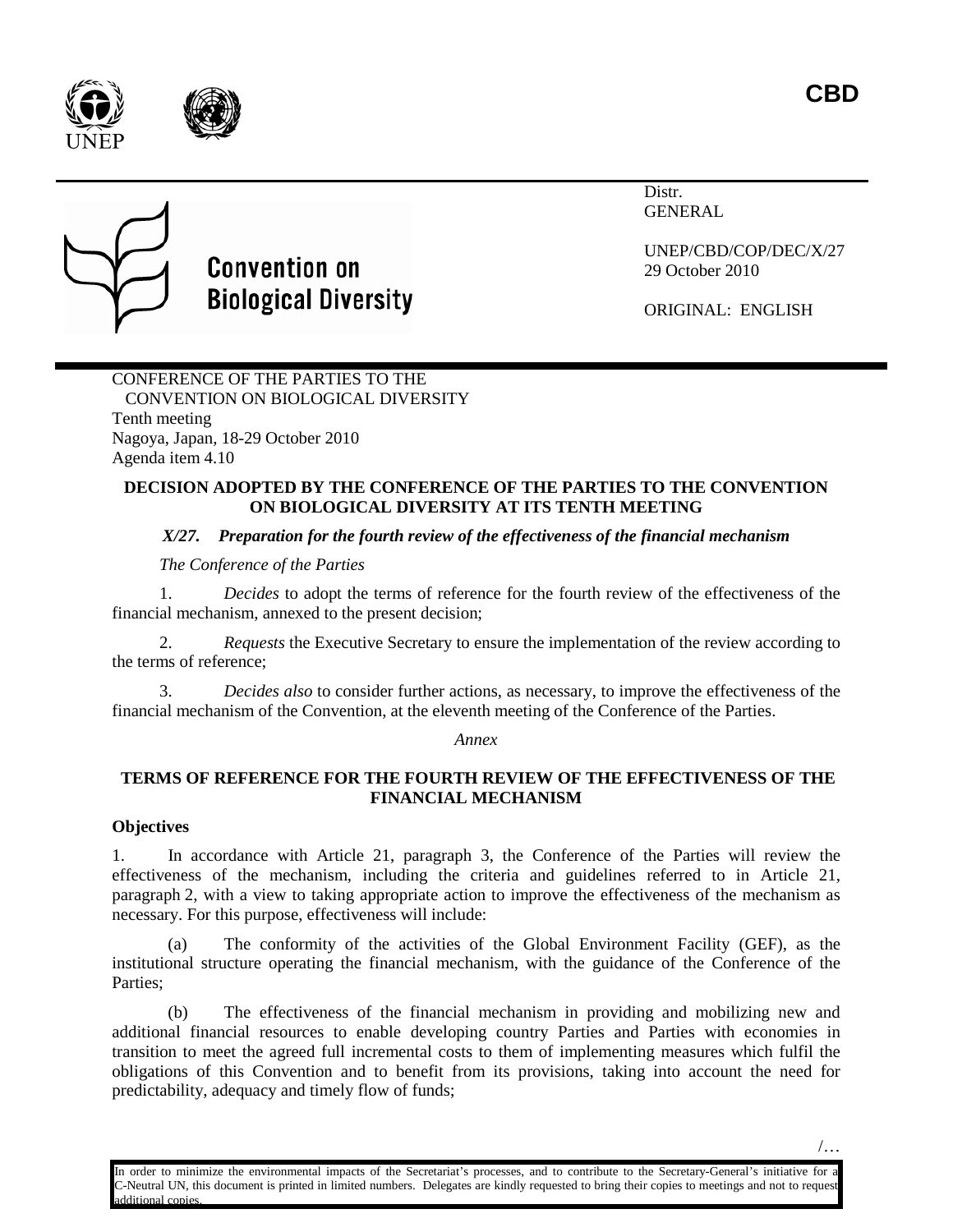#### UNEP/CBD/COP/DEC/X/27 Page 2

(c) The efficiency of the financial mechanism in providing and delivering financial resources, as well as, in accordance with the guidance of the Conference of the Parties, overseeing, monitoring and evaluating the activities financed by its resources, as appropriate;

(d) The efficiency and effectiveness of the activities funded by the Global Environment Facility on the implementation of the Convention and the achievement of its three objectives, taking into account the guidance provided by the Conference of the Parties;

(e) The effectiveness and relevance of guidance from the Conference of the Parties to the Global Environment Facility;

(f) The coherence with other Rio conventions.

#### **Methodology**

2. The review will cover all the activities of the institutional structure operating as the financial mechanism, in particular for the period from July 2007 to June 2010.

3. The review shall draw upon, *inter alia*, the following sources of information:

(a) Information provided by developing country Parties, in particular the least developed countries, small island developing States, and countries that are most environmentally vulnerable, as well as Parties with economies in transition, as well as developed country Parties, regarding the financial mechanism;

(b) Reports prepared by the Global Environment Facility, including its reports to the Conference of the Parties, as well as assessments by the GEF network organizations;

(c) Reports of the GEF Evaluation Office that relate to GEF biodiversity activities within the framework of the financial mechanism, including the Fourth Overall Performance Study of the Global Environment Facility;

(d) Information provided by other relevant stakeholders.

#### **Criteria**

4. The effectiveness of the financial mechanism shall be assessed taking into account, *inter alia*:

(a) The actions taken by the financial mechanism in response to the guidance of the Conference of the Parties, as consolidated in the annex to decision  $X/24$ ;

The number of developing country Parties, in particular least developed countries, small island developing States and countries that are most environmentally vulnerable, as well as Parties with economies in transition that receive timely, adequate and predictable funds to meet the agreed full incremental cost to them of implementing measures that fulfil the obligations under the Convention.

(c) Views of developing country Parties, in particular least developed countries, small island developing States and countries that are most environmentally vulnerable, as well as Parties with economies in transition as to the performance and conditions for the provision of GEF resources through the Implementing and Executing Agencies;

(d) The quantity, nature and sources of financial resources provided through the financial mechanism for the attainment of the objectives of the Convention;

#### **Procedures for implementation**

5. Under the authority and with the support of the Conference of the Parties, the Executive Secretary shall contract an experienced independent evaluator to undertake the review, in accordance with the above objectives, methodology and criteria.